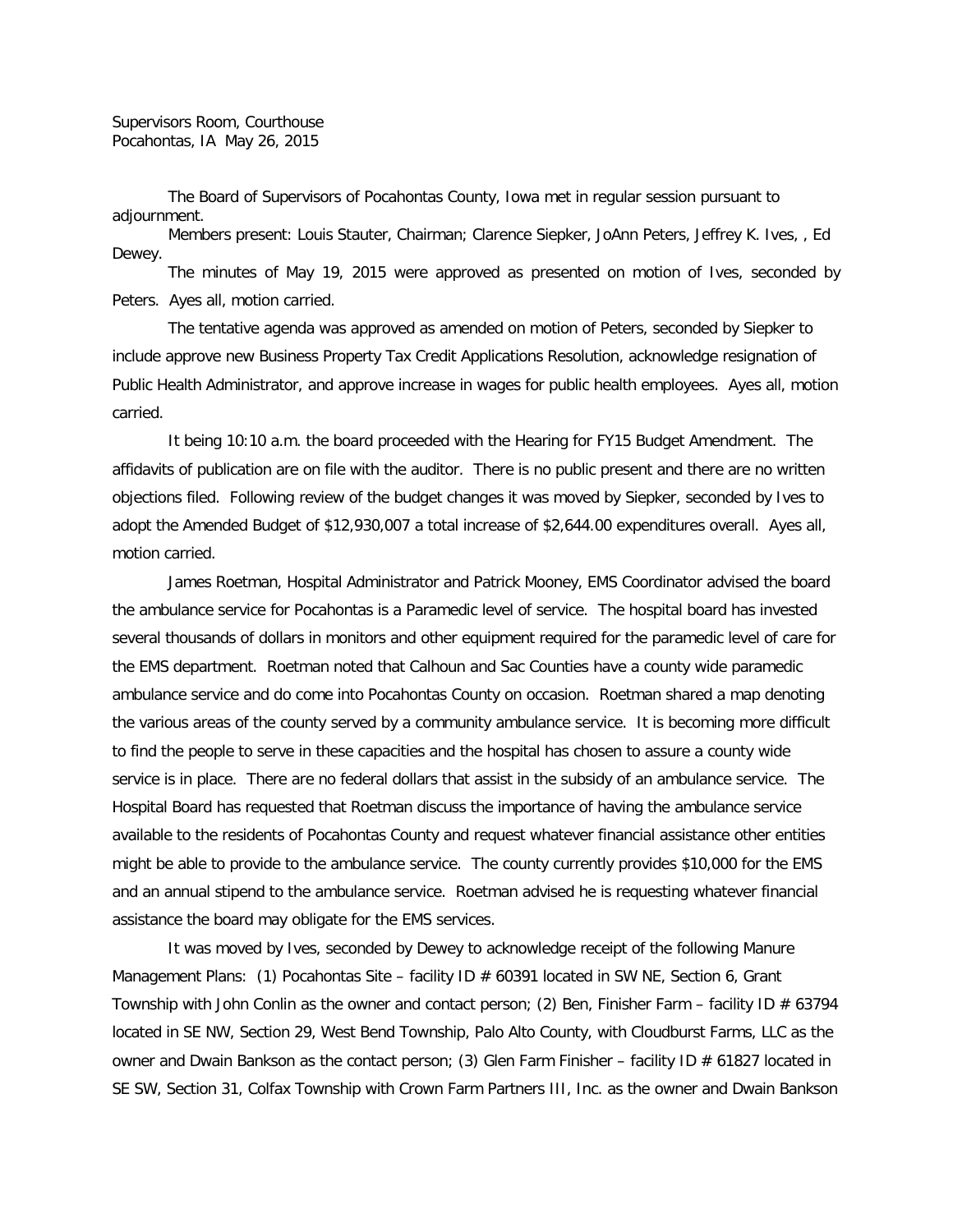as the contact person; (40 Rittgers, Finisher Farm – facility ID  $\#$  63801 located in S1/2 SW  $\frac{1}{2}$ , Section 8, Cummins Township with Sunray Pork, LTD as the owner and Dwain Bankson as the contact person; (5) Thompson, Finisher Farm - facility ID # 64619 located in NE SE, Section 11, Powhatan Township with M Holdings, LLC as the owner and Dwain Bankson as the contact person; (6) Ryan, finisher Farm – facility ID # 63824 located in NW NW, Section 14, Des Moines Township with Roseglen Farms, LLC as the owner and Dwain Bankson as the contact person; (7) BRNK – facility ID  $\#$  67359 located in SE SE, Section 24, Roosevelt Township with Gus Brinkman as owner and contact person. Ayes all, motion carried.

Auditor Bunda advised the board of new Business Property Tax Credit Applications have been filed with the County Assessor for the 2014 Assessment Year and need Board approval. It was moved by Peters, seconded by Siepker to approve the resolution to approve the 2015 applications. The chairman called the question with the following recorded vote: ayes – Siepker, Peters, Ives, Dewey, Stauter; nays –none. Whereby the resolution is duly adopted to-wit:

## RESOLUTION 2015 – 05-#20

WHEREAS, the Pocahontas County Assessor has received new Applications for the Business Property Tax Credit (BPTC) for the FY 15-16 Tax Year, and

WHEREAS, the Board of Supervisors shall approve said applications authorizing the County Auditor to process the new applications and update the pocahontas County BPTC listing with the Iowa Department of Revenue,

NOW THEREFORE BE IT RESOLVED, the Pocahontas County Board of Supervisors hereby approves the new BPTC Applications and authorizes the County Auditor to process said applications for the FY 15-16 Tax Year.

It was moved by Dewey, seconded Siepker to accept the resignation of Patricia Alexander, R.N. effective May 12, 2015 with vacation to be taken through July 22, 2015. The Board appreciates the 28 years of dedicated service Patricia provided to Pocahontas County and its residents. Ayes all, motion carried.

It was moved by Ives, seconded by Dewey to approve the increased wage of \$1.50 per hour to \$26.53 per hour for Diane Ferguson, R.N. and Acting PHN Administrator and \$1.50 per hour to \$22.92 per hour for Sherri Richardson, Office Manager each accepting additional responsibilities with the retirement of Pat Alexander. Ayes all, motion carried.

Supervisor Siepker inquired if there were other requests to purchase the walnut tree removed from the Swan Lake Township Pioneer Cemetery. The board acknowledged there were no other offers. It was moved by Siepker, seconded by Ives to accept the former request to purchase the walnut log for \$75.00 from Randy Gustafson. Ayes all, motion carried.

Jack Moellering, County Engineer provided informational items.

It was moved by Ives, seconded by Peters to approve the claim of Palo Alto County Secondary Roads for services to repair a tile in the amount of \$177.50 for Jt. D.D. 63, Br 5. Ayes all, motion carried.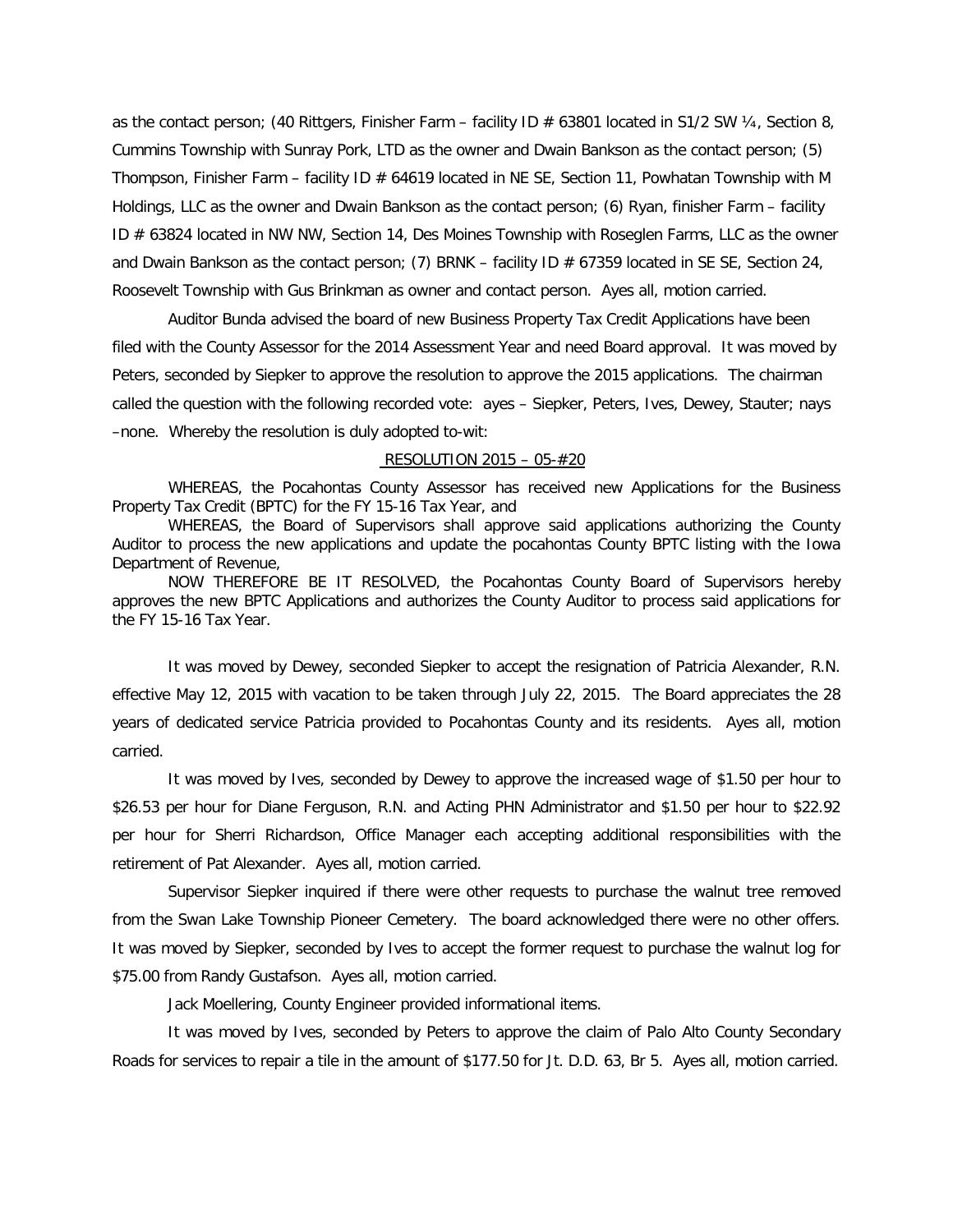It was moved by Ives, seconded by Dewey to approve the claims of Palo Alto Secondary Roads for services to repair a tile in the amount of \$344.47; Sindegard Excavating in the amount of \$1,949.75 for tile repairs; and \$38.00 mileage to Joe Neary all for JT DD. 63, Br 2. Ayes all, motion carried.

The following claims were audited and allowed:

| AT&T                  | Phone                       | 171.82   | 2              |
|-----------------------|-----------------------------|----------|----------------|
| Adv Systems           | Copier Main Ex              | 66.25    | $\mathbf{1}$   |
| P Alexander           | Cell Phone                  | 25.00    | $\mathbf{1}$   |
| K Aljets              | Heater Core                 | 15.00    | $\mathbf{1}$   |
| Alliant Energy        | Utilities                   | 47.20    | $\mathbf 1$    |
| B Applegate           | Speaker                     | 50.00    | $\mathbf 1$    |
| Gary M Atherton       | Cell Phone/Travel Ex        | 130.20   | $\mathbf 1$    |
| St of Ia Auditor      | Co Audits                   | 40036.56 | $\mathbf 1$    |
| Client                | Services                    | 163.50   | $\overline{a}$ |
| Bauer Built           | Tires/parts                 | 1427.21  | $\mathbf{1}$   |
| Bennett Recycling     | Garbage                     | 600.00   | $\mathbf{1}$   |
| B H Energy            | Gas                         | 245.24   | $\mathbf{3}$   |
| Bomgaars              | Supplies                    | 12.99    | $\mathbf 1$    |
| J Bunda               | Mileage                     | 40.50    | $\mathbf 1$    |
| M Bunda               | CH Flowers                  | 51.82    | $\mathbf{1}$   |
| Carpenter Uniform     | Uniforms                    | 657.05   | $\mathbf 1$    |
| S Cash                | Mileage                     | 224.50   | $\mathbf{1}$   |
| CID                   | Supplies                    | 283.00   | $\mathbf{1}$   |
| CenturyLink           | Phone                       | 2540.78  | 14             |
| CenturyLink           | Viper 911 Upgrade           | 58447.03 | $\mathbf{1}$   |
| D Cirks               | Cell Phone                  | 40.00    | $\mathbf 1$    |
| J Conlin              | Mileage                     | 392.48   | $\overline{2}$ |
| O Cressler            | Mileage                     | 123.00   | $\overline{a}$ |
| <b>B</b> Dahl         | Cell Phone                  | 25.00    | $\mathbf 1$    |
| Des Moine Stamp       | Stamps/Sup                  | 167.70   | $\overline{a}$ |
| Dossier Systems       | 3rd Qtr/software shop       | 894.00   | $1\,$          |
| K Fagerness           | Training Ex                 | 85.00    | $1\,$          |
| Farm & Home           | Supplies                    | 159.31   | $\mathbf 1$    |
| D Ferguson            | Cell Phone                  | 25.00    | $\mathbf{1}$   |
| Gilmore City          | Utilities                   | 68.70    | $1\,$          |
| Godbersen Const       | Const Repairs               | 8047.12  | $\mathbf 1$    |
| K Halder              | Training Ex                 | 108.00   | $\mathbf{1}$   |
| C Harmon              | <b>BOH</b>                  | 20.00    | $\mathbf{1}$   |
| HyVee AR              | Medical                     | 271.33   | $\mathbf{1}$   |
| IState Truck          |                             | 243.10   | $1\,$          |
| ICRA                  | Supplies<br>Dues            | 75.00    | $1\,$          |
| IADPS                 | Termainal Billing           | 1380.00  | $\mathbf 1$    |
| <b>IDLS</b>           |                             | 135.00   | $1\,$          |
| IA Lakes Elec         | Boiler Inspect<br>Utilities | 361.12   | $\overline{a}$ |
|                       |                             |          | $\mathbf{1}$   |
| IA Prison Ind         | Signs                       | 2976.12  |                |
| IA SOS                | Election/Gen                | 149.37   | 2              |
| ISACA                 | Dues                        | 125.00   | $1\,$          |
| <b>IACCBE</b>         | Training/Dues               | 1500.00  | $\mathbf 1$    |
| <b>IACCVSO</b>        | Training                    | 50.00    | $\mathbf 1$    |
| IAHC                  | Training                    | 635.00   | $\mathbf 1$    |
| Iowa State University | Class                       | 35.00    | $\mathbf 1$    |
| <b>ISCTA</b>          | Dues/Training               | 325.00   | $1\,$          |
| Jacks OK Tire         | Tires/Parts                 | 7662.35  | $\mathbf{1}$   |
| JCG Land Ser          | ROW Ser                     | 3002.34  | $\mathbf{1}$   |
| K Jepsen              | Supplies                    | 79.16    | 4              |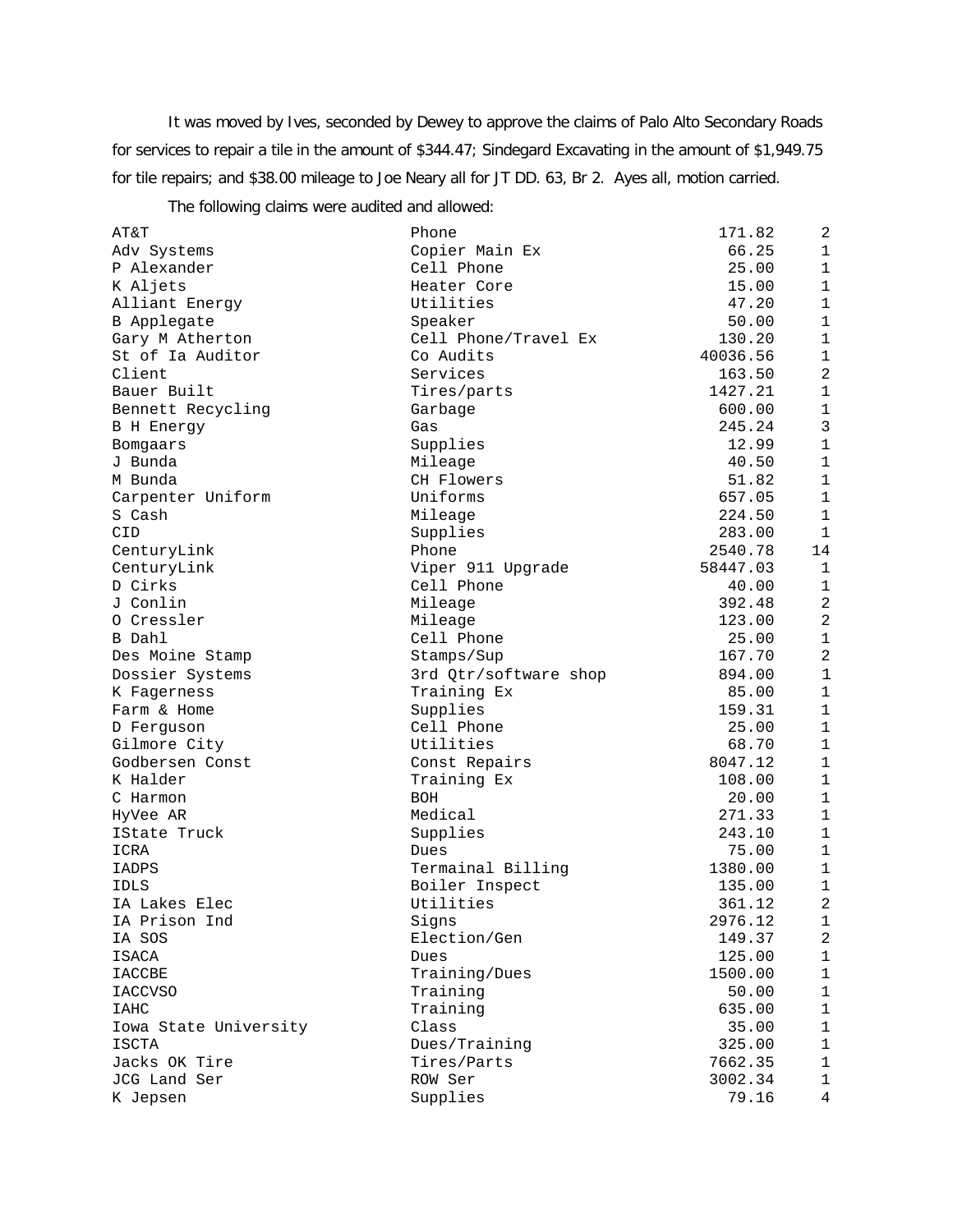| R Jergens              | Cell/Mileage              | 412.95              | 2                   |
|------------------------|---------------------------|---------------------|---------------------|
| Denise M Krischel      | Training Ex               | 138.00              | $\mathbf{1}$        |
| L-3 Communications     | Mobile Ser                | 625.00              | $\mathbf{1}$        |
| <b>B</b> Larsen        | Transport Ex              | 8.44                | $\mathbf 1$         |
| Machine Shop           | Services                  | 1417.50             | 2                   |
| Mangold Environ        | Water Tests               | 173.25              | $\mathbf 1$         |
| Martin Marietta        | Rdstone                   | 731.13              | $\mathbf 1$         |
| Martins Flag Co        | US Flags                  | 134.48              | $\mathbf 1$         |
| Mediacom               | Internet                  | 189.95              | $\mathbf{1}$        |
| K Metzger              | Cell Phone                | 25.00               | $\mathbf{1}$        |
| MidAmeri Energy        | Utilities                 | 82.87               | $\mathbf{1}$        |
| MW Technology          | Phone Main                | 187.50              | $\mathbf{1}$        |
| Midwest Wheel          | Supplies                  | 246.11              | $\mathbf{1}$        |
| Murphy Tractor         | Parts                     | 38.99               | $\mathbf{1}$        |
| Napa                   | Supplies                  | 45.49               | $\mathbf 1$         |
| Nature-Watch           | Book/Supplies             | 48.90               | $\mathbf 1$         |
| S Nelson               | <b>Boots</b>              | 88.95               | $\mathbf 1$         |
| N IA Telecom           | Phone                     | 2193.00             | $\mathbf{1}$        |
| Northland Prod         | Supplies                  | 208.95              | $\mathbf{1}$        |
| Office Elements        | Supplies                  | 405.82              | 5                   |
| Office Systems         | Copier Main               | 108.03              | $\mathbf{3}$        |
| Owen/King              | SIR                       | 276.30              | $\mathbf 1$         |
| J Peters               | BOS Meet Ex               | 339.81              | 2                   |
| C Peterson             | Program Sup               | 33.49               | $\mathbf{1}$        |
| L Peterson             | Speaker                   | 50.00               | $\mathbf{1}$        |
| Pizza Ranch            | Meeting Ex                | 24.00               | $\mathbf{1}$        |
| Greufe                 | Services                  | 1500.00             | $\mathbf{1}$        |
| РJ                     |                           |                     |                     |
| Po Co Home Care        | Services                  | 8028.00             |                     |
| Po Co Sec Rd           | Fuel                      | 817.85              | 1<br>$\overline{a}$ |
| POC Network            | Billing Ser               | 24.00               | $\mathbf{1}$        |
| Poca Ford              | Main Ser                  | 47.70               | $\mathbf 1$         |
| Poca Manor             | Prisoner Meals            | 3095.00             | $\mathbf 1$         |
| Poca St Bank           | Rent/Fees                 | 307.00              | 2                   |
| Rehab Systems          | Services                  | 625.00              | $\mathbf 1$         |
| Reserve Acct           |                           |                     | $\mathbf{1}$        |
| S Richardson           | Postage                   | 500.00              | $\mathbf{1}$        |
| V Ricklefs             | Cell Phone                | 25.00               | $\mathbf{1}$        |
|                        | Mileage                   | 66.00               |                     |
| Schumacher's Nursery   | Trees/Shrubs<br>Mileage   | 31.77<br>161.00     | $\mathbf{1}$        |
| K Simacek<br>Solutions |                           |                     | $\mathbf 1$         |
|                        |                           |                     |                     |
|                        | Comp Main/Supplies        | 479.05              | 2                   |
| D Stall                | Cell Phone                | 25.00               | 1                   |
| K Vadar                | Mileage                   | 160.50              | 1                   |
| Van Diest Supply Co    | Chemicals                 | 20366.50            | 1                   |
| L Wells                | Outside Assis             | 72.00               | 1                   |
| S Winkler              | Meeting Ex - Mile/Logd/Me | 319.46              | 1                   |
| J Wolcott              | Mileage                   | 450.16              | $\mathbf{1}$        |
| Woodley Ins            | Ins                       | 23714.75            | 6                   |
| Woods                  | Supplies                  | 65.19               | 2                   |
| Youngs Computer        | Repairs/Main              | 329.98              | $\mathbf{1}$        |
| P Zaugg<br>Grand Total | Mileage                   | 117.00<br>203957.67 | 1                   |

Supervisors Weekly Reports: Stauter attended the Fair Board meeting as liaison. Peters attended the PCEDC meeting and Board of Health meeting. Dewey attended the Safety Committee